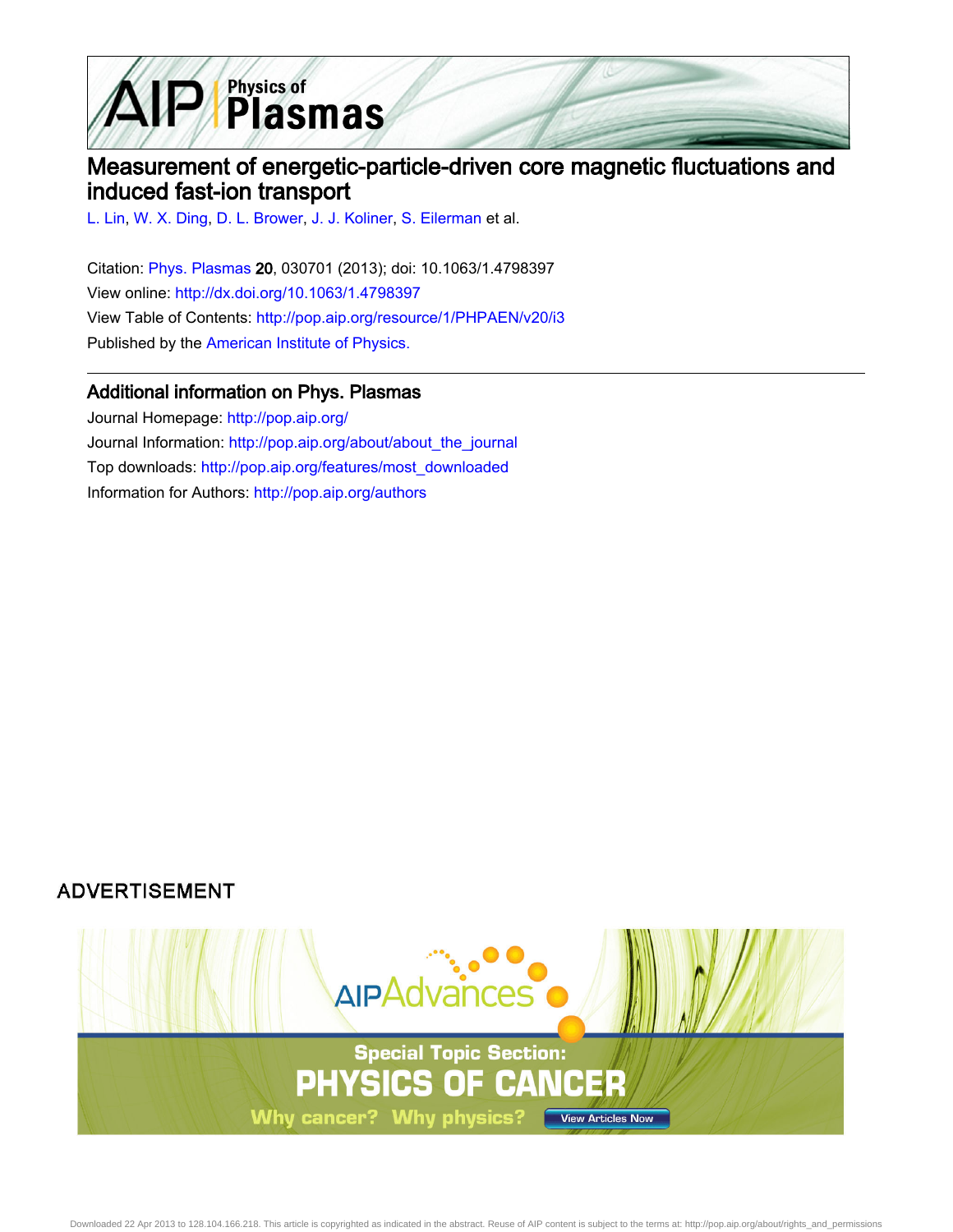

## [Measurement of energetic-particle-driven core magnetic fluctuations](http://dx.doi.org/10.1063/1.4798397) [and induced fast-ion transport](http://dx.doi.org/10.1063/1.4798397)

L. Lin,<sup>1</sup> W. X. Ding,<sup>1</sup> D. L. Brower,<sup>1</sup> J. J. Koliner,<sup>2</sup> S. Eilerman,<sup>2</sup> J. A. Reusch,<sup>2</sup> J. K. Anderson,<sup>2</sup> M. D. Nornberg,<sup>2</sup> J. S. Sarff,<sup>2</sup> J. Waksman,<sup>2</sup> and D. Liu<sup>3</sup> <sup>1</sup>Department of Physics and Astronomy, University of California Los Angeles, Los Angeles, California 90095, USA  $^2$ Department of Physics, University of Wisconsin–Madison, Madison, Wisconsin 53706, USA <sup>3</sup>Department of Physics and Astronomy, University of California Irvine, Irvine, California 92697, USA

(Received 9 February 2013; accepted 6 March 2013; published online 22 March 2013)

Internal fluctuations arising from energetic-particle-driven instabilities, including both density and radial magnetic field, are measured in a reversed-field-pinch plasma. The fluctuations peak near the core where fast ions reside and shift outward along the major radius as the instability transits from the  $n = 5$  to  $n = 4$  mode. During this transition, strong nonlinear three-wave interaction among multiple modes accompanied by enhanced fast-ion transport is observed.  $\odot$  2013 American Institute of Physics. [<http://dx.doi.org/10.1063/1.4798397>]

In toroidal plasma confinement devices, energetic particles are produced by radio-frequency heating, neutral beam injection (NBI), and fusion reactions. Large populations of energetic particles can drive Alfvénic instabilities, which degrade confinement performance and even cause concentrated fast ion losses that damage internal vacuum components. $1,2$  $1,2$  $1,2$ Energetic-particle-driven instabilities have been extensively studied in tokamaks, spherical tokamaks, and stellarators,<sup>[2](#page-4-0)</sup> but have only recently been observed in a reversed-field pinch (RFP). $3-5$  Unique features of a RFP lead to a considerably different environment for energetic particles with respect to other magnetic configurations. For instance, larger magnetic shear in a RFP tends to stabilize instabilities. However, weaker toroidal magnetic field results in larger  $\beta_f$ (ratio of energetic particle pressure to magnetic pressure), thereby providing increased drive for instability.<sup>6</sup>

Magnetic fluctuations play an important role in the interaction between Alfvénic instabilities and energetic particles as they can lead to convective and diffusive fast-ion losses.<sup>[7,8](#page-4-0)</sup> Detailed information of their amplitude and structure permits the computation of fast-ion transport. Furthermore, the associated structural dynamics are critical to understanding mode saturation and damping.<sup>[9](#page-4-0)</sup> However, direct measurement of energetic-particle-driven internal magnetic fluctuations remains elusive due to the difficulty of accessing the hightemperature plasma interior. In addition, these instabilities are typically more spatially localized when compared to ideal kink or resistive tearing modes, thereby challenging diagnostic capabilities.

This letter presents the first direct experimental measurement of internal magnetic fluctuations associated with energetic-particle-driven instabilities in a high-temperature plasma. Internal radial magnetic field fluctuations, with frequency  $\sim$ 90 kHz and rms amplitude 2.0  $\pm$  1.7 G, are directly measured by Faraday-effect polarimetry in the Madison Symmetric Torus (MST) RFP.<sup>10</sup> Along with magnetic fluctuations, simultaneously measured density fluctuations exhibit a dynamically evolving and asymmetric spatial structure that peaks near the core where fast ions reside and shifts outward along the major radius as the instability evolves. Furthermore, measurements reveal strong nonlinear three-wave coupling among multiple modes that correlate with enhanced fast-ion transport.

The experiments are conducted in  $MST$ , a toroidal device with major radius  $R_0 = 1.5$  m and minor radius  $a = 0.5$  m. All data are collected in standard (multiple helicity) deuterium RFP plasmas with toroidal current 300 kA, line-averaged electron density  $0.7 \times 10^{19}$  m<sup>-3</sup>, core electron temperature  $\sim 260 \text{ eV}$ , and edge safety factor  $q_a = 0$ . A 1 MW hydrogen beam at 25 keV is injected tangentially in the direction of the plasma current. TRANSP modeling<sup>[11](#page-4-0)</sup> predicts a centrally peaked (within  $\pm 0.1$  m of the magnetic axis) fast ion density profile with the core fast-ion  $\beta_f \sim 7\%$ , exceeding the core thermal plasma  $\beta_0 \sim 2\%$ .

The primary internal fluctuation diagnostic is an interferometry-polarimetry system, which measures line-integrated density and Faraday effect, including both equilibrium and fluctuating quantities.<sup>[12](#page-4-0)</sup> This laser-based system, at the wavelength  $\lambda_0 = 432 \,\mu$ m, consists of 11 vertically viewing chords (separation  $\sim8$  cm) covering most of the plasma cross section and located toroidally  $\sim 160^\circ$  from the neutral beam injector. The measured Faraday effect  $(\Psi)$  is given by  $\Psi = c_F \int n_e B_z dz$ , where  $c_F = 2.62 \times 10^{-13} \lambda_0^2$ ,  $n_e$  is the electron density,  $B_z$  is the magnetic field parallel to the beam, and z is the plasma path length along the probe beam, all in MKS units. Along the same chord, interferometry and collective far-forward scattering from electron density fluctuations  $(\tilde{n}_e)$  are simultaneously observed. Fluctuation wavenumbers are resolved by using poloidally and toroidally distributed external magnetic (Mirnov) coils.

Evidence for energetic-particle-driven instabilities is shown in Fig.  $1(a)$ , by comparing far-forward scattering measurements for discharges with and without NBI for the chord at  $R - R_0 = -0.02$  m. A coherent mode at  $\sim$ 90 kHz is only observed in NBI-heated plasmas, indicating a fast-ion driving mechanism. This coherent mode is barely visible on the edge chords  $(|R - R_0| \ge 0.28 \,\text{m})$ , suggesting a corelocalized structure. The lower-frequency  $( $30 \text{ kHz}$ )$  fluctuation peak corresponds to a tearing mode whose frequency is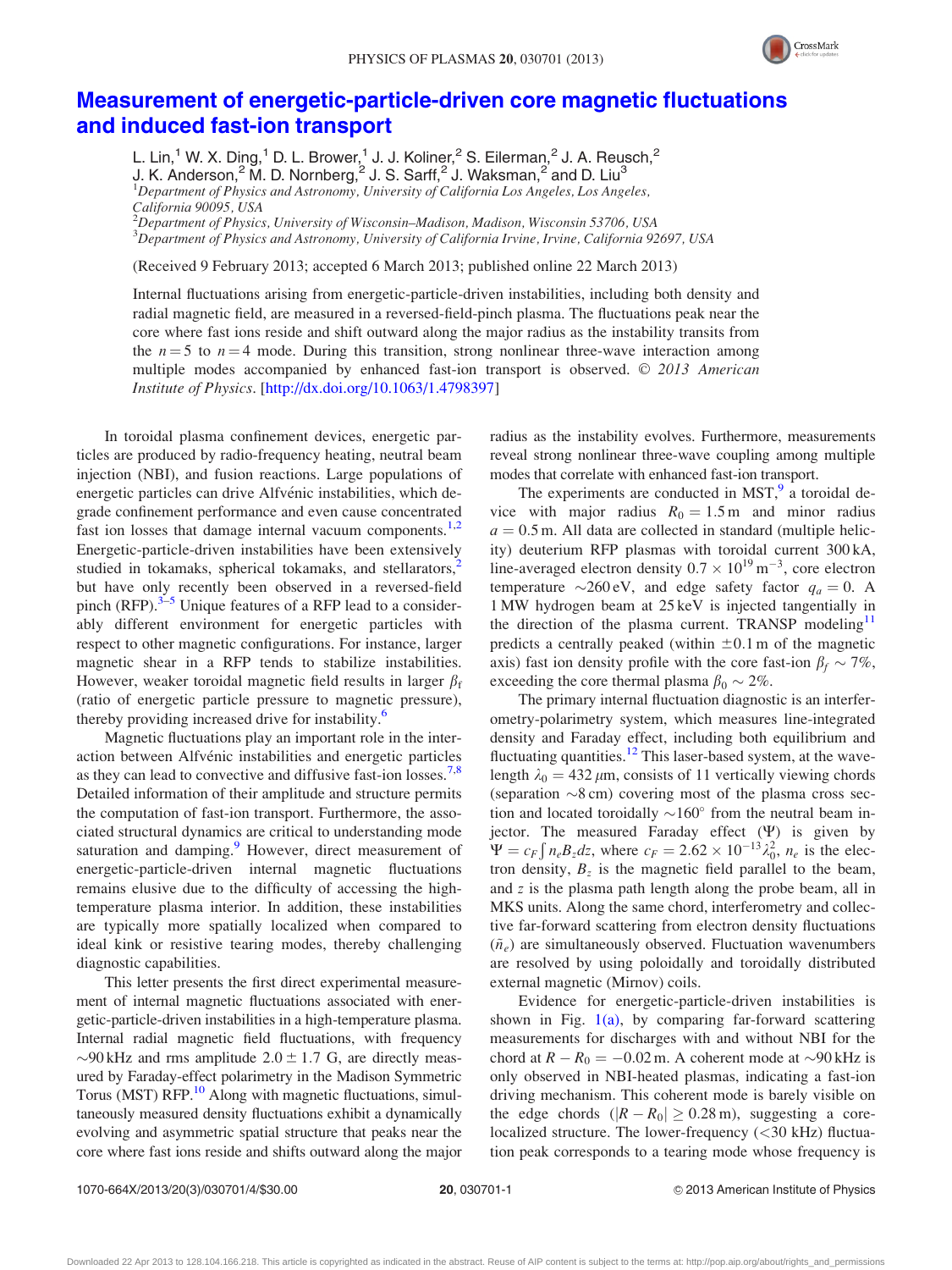<span id="page-2-0"></span>upshifted from 15 kHz to 28 kHz in plasmas with NBI. In addition, broadband fluctuations up to 300 kHz, with frequencies also upshifted during NBI, appear on the scattering signal. The frequency upshift results from the external torque induced by the co-injected NBI acting to increase the core toroidal flow from 28 km/s to 45 km/s, thereby Dopplershifting the frequency of measured fluctuations.

The NBI-driven mode at  $\sim$ 90 kHz is also detected by the external magnetic coils. $\overline{5}$  $\overline{5}$  $\overline{5}$  The mode is bursty and rotates in the beam injection direction with the toroidal mode number  $n = 5$  and the poloidal number  $m = 1$ . The measured frequency linearly depends on the beam-ion velocity while remaining significantly below the predicted toroidal Alfvén eigenmode (TAE) gap. $\overline{5}$  $\overline{5}$  $\overline{5}$  These features resemble those of the energetic particle mode (EPM) in tokamaks.<sup>13</sup> To extract its temporal evolution, a bandpass filter from 60 to 120 kHz is employed. The time trace of an  $n = 5$  burst is shown in Fig.  $1(b)$ , where  $t = 0$  ms corresponds to the peak of the mode. Each  $n = 5$  burst has a duration  $\sim 0.06$  ms, corresponding to ~160 Alfvén times  $a/v_A$ , where  $v_A$  is the Alfvèn velocity at the plasma core. The peak of the  $n = 5$  mode provides a time marker to combine many similar bursts for the purpose of ensemble analysis. Except for Fig. 1(b), all results presented in this letter are obtained after ensembling over 1000 similar bursts. The  $n = 5$  density fluctuation is extracted by correlating the interferometry measurement with the spatially Fourier decomposed fluctuations from the magnetic coil array. Figure  $1(c)$  shows the spectrogram of the  $n = 5$  line-integrated density fluctuations ( $\int \tilde{n}_e dz$ ) at  $R - R_0 = -0.02$  m. A mode at 90 kHz with the duration  $\sim 0.06$  ms is clearly visible, consistent with the far forward scattering and external coil measurements.

Multi-chord interferometry reveals the spatial structure of density fluctuations. As shown in Fig. 2(a), the  $n = 5$  density fluctuation, obtained after bandpass filtering and averaging from  $-0.1$  to 0.1 ms, peaks in the plasma core where the fast



FIG. 1. (a) Frequency spectra of far-forward scattering at  $R - R_0 = -0.02$  m; (b) a single  $n = 5$  burst from the Mirnov coils; (c) spectrogram of  $n = 5$  interferometry measurements at  $R - R_0 = -0.02$  m.

ions reside. This structure is very different from that of the global tearing mode which peaks near the plasma edge where the equilibrium density gradient is maximum.<sup>14</sup> From the peak of  $\int \tilde{n}_e dz$  at  $R - R_0 \sim -0.02$  m, the estimated density fluctuation level  $\int \tilde{n}_e dz / \int n_{e0} dz$  where  $n_{e0}$  is the equilibrium electron density) is  $\sim 0.4\%$ , comparable to tokamak observations.<sup>15</sup> There is also a strong inboard and outboard asymmetry (peaking on the inboard side), resembling that of an antiballooning density fluctuation observed on tokamaks.<sup>16</sup>

Internal radial magnetic fluctuations driven by fast ions are also measured for the first time by the Faradayeffect polarimetry technique. Faraday-effect fluctuations  $(\tilde{\Psi} = \tilde{\Psi}_{\tilde{n}} + \tilde{\Psi}_{\tilde{b}})$  contain contributions from both density fluctuation  $(\tilde{\Psi}_{\tilde{n}} = c_F \int \tilde{n}_e B_z dZ)$  and magnetic fluctuation  $(\tilde{\Psi}_{\tilde{b}_z} = c_F \int n_e \omega \tilde{b}_z dz)$ , where  $B_{z0}$  and  $\tilde{b}_z$  are the equilibrium and fluctuating magnetic field along the probe beam, respectively. As shown in Fig. 2(c), similar to the interferometry measurements, the profile of Faraday-effect fluctuations also peaks in the plasma interior and is asymmetric across the magnetic axis. A line-averaged magnetic fluctuation amplitude,  $\tilde{b}_z = \tilde{\Psi}_{\tilde{b}_z}/(c_F \int n_{e0} dz)$ , can be extracted by combining interferometry and polarimetry measurements and properly subtracting  $\tilde{\Psi}_{\tilde{n}}$  from  $\tilde{\Psi}$ . For the central chord,  $\tilde{b}_z$  is dominated by radial magnetic fluctuations  $(b<sub>r</sub>)$  from the plasma core due to both the magnetic geometry and the equilibrium density weighting.<sup>[11](#page-4-0)</sup> For the chord at  $R-R_0=0.06$ m,  $\tilde{\Psi}$  ~ (4 ± 3) × 10<sup>-3</sup> deg, much larger than  $\tilde{\Psi}_{\tilde{n}}$  ~ 0.3 × 10<sup>-3</sup> deg, giving the magnetic fluctuation amplitude  $\overline{\tilde{b}}_r \sim \overline{\tilde{b}}_z \sim 2.0 \pm 1.7G$ or  $\vec{b}_r/B_0 \sim (7\pm 5) \times 10^{-4}$  near the plasma center. Similar analysis for the chord at  $R-R_0 = -0.02$ m leads to  $b_r \sim b_2$  $\sim$ 2.5±1.5G. For the edge chord at  $R-R_0$ =-0.32m,  $\tilde{\Psi}$  ~ (6 ± 3) × 10<sup>-3</sup> deg and  $\tilde{\Psi}_{\tilde{n}}$  < 2.5 × 10<sup>-3</sup> deg, allowing us to estimate a lower bound of  $b_z > 0.6$  G, roughly consistent with  $\tilde{b}_{\theta}$  ~ 0.6 G at  $r$  ~ 0.5 m from the external coils. The edge magnetic fluctuation is approximately four times less than the core radial magnetic fluctuation as expected for the core-localized fast-ion drive. Radial magnetic fluctuations also exhibit some asymmetry across the magnetic axis, consistent with the asymmetric density fluctuations, implying a correlation between them. One possible explanation for an asymmetric



FIG. 2. Profile of (a) rms amplitude and (b) phase of line-integrated density fluctuations, and (c) rms amplitude of Faraday-effect fluctuations for the  $n =$ 5 mode.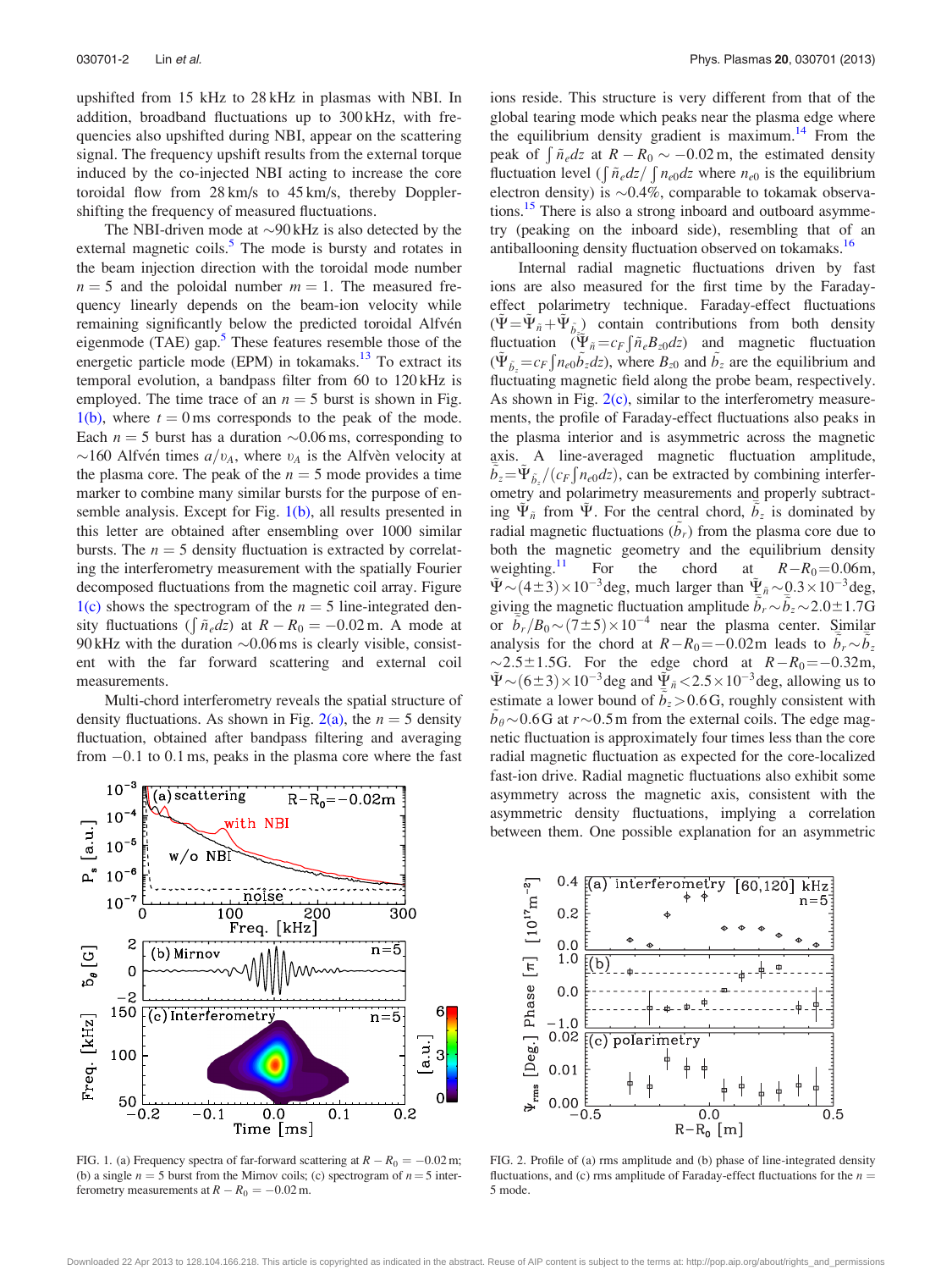fluctuation profile is an asymmetric fast-ion density distribution leading to an asymmetric drive.

Further quantitative analysis indicates that the observed density fluctuations can arise from magnetic fluctuations. Measurements also suggest that  $\tilde{n}_e$  is dominated by compression in the core while significant  $\tilde{n}_e$  results from advection toward the edge. This can be established using the electron continuity equation, where  $\tilde{n}_e$  arising from the magnetic field line displacement ( $\xi$ ) is written as  $\tilde{n}_e = -n_{e0}\nabla \cdot \xi - \xi \cdot \nabla n_{e0}$ . The first term is related to compression and the second to advection.<sup>[14](#page-4-0)</sup> The measured  $\int \tilde{n}_e dz$  peaks at  $R-R_0 = -0.02$ m, where  $n_{e0}$  is rather flat and its gradient is small,  $\partial n_{e0}/\partial r \leq 2 \times 10^{19}$  m<sup>-4</sup>. In order to balance the observed density fluctuation level  $\sim 0.4\%$  at  $r \sim 0.07$ m with radial compression  $(-n_{e0}\nabla \cdot \xi \sim -2n_{e0}\xi_r/r$ , where  $\partial \xi_r/\partial r \sim \xi_r/r$  is assumed), a radial displacement  $\xi_r \sim 1.5 \times 10^{-4}$  m is required. Under the ideal MHD assumption, this yields  $\tilde{b}_r$  $\approx (\vec{B} \cdot \nabla)\xi_r \sim 1.6G$ , a value that is roughly consistent with  $\bar{\tilde{b}}_r \sim$ from Faraday-effect measurements. However, in order to account for  $\tilde{n}_e$  solely by advection  $(-\xi_r \partial n_{e0}/\partial r)$ ,  $\xi_r > 1.4 \times 10^{-3}$  m is necessary, requiring  $b_r > 14G$ . This is well above the direct Faraday-effect measurements. Toward the plasma edge, the contribution from advection is expected to increase due to the increasing  $\partial n_{e0}/\partial r$ . The estimated density fluctuation level at  $r \sim 0.38$ m is ~0.2% from Fig. [2\(a\).](#page-2-0) Balancing  $\tilde{n}_e$  with  $-\xi_r \partial n_{e0}/\partial r$ leads to  $\xi_r \sim 1.0 \times 10^{-4}$  m and subsequently  $b_\theta/B_\theta \sim$  $-\xi_r(\partial B_\theta/\partial r)/B_\theta \sim 2 \times 10^{-4}$  near the edge, where  $B_\theta$  and  $\tilde{b}_\theta$ are equilibrium and fluctuating poloidal magnetic field, respectively. This value is comparable to  $\tilde{b}_{\theta}/B_{\theta} \sim 4 \times 10^{-4}$  at  $r \sim 0.5$  m from the external coil measurements, indicating that  $\tilde{n}_{e}$  arises largely from advection near the plasma edge.

The phase profile of density fluctuations also supports that the dominant origin of  $\tilde{n}_e$  switches from compression in the core to advection toward the edge. As shown in Fig. [2\(b\)](#page-2-0), the phase of  $\int \tilde{n}_e dl$  exhibits  $\pi$  shift across the magnetic axis  $(R - R_0 \sim 0.05 \,\text{m})$ , consistent with the  $m = 1$  feature determined from the edge coil measurements. An additional  $\pi$ shift occurs  $\sim 0.25$  m away from the magnetic axis, which can be explained by the increasing contribution from advection  $(-\xi_r \partial n_{e0}/\partial r)$  towards the edge. Since  $\partial n_{e0}/\partial r < 0$ , the sign of  $-\xi_r \partial n_{e0}/\partial r$  is opposite to  $-n_{e0}\nabla \cdot \xi$  under the assumption that  $\zeta_r$  retains the same sign across the minor radius.

In addition to the  $n = 5$  mode at 90 kHz, two other modes are also observed during NBI: an  $n = 4$  mode at 150 kHz and an  $n = -1$  mode at 65 kHz. The temporal and spatial evolution of density fluctuations associated with these modes is shown in Fig. 3. The peak of the  $n = 4$  density fluctuation [Fig. 3(c)] is  $\sim$ 10% of that of the *n* = 5 density fluctuation and also occurs  $\sim 0.03$  ms later in time. In addition, the structure of the  $n = 4$  density fluctuation peaks further outboard than that of the  $n = 5$  density fluctuations. Previous work established that the frequency of the  $n = 4$  mode exhibits an Alfvénic scaling.<sup>[5](#page-4-0)</sup> The  $n = -1$  density fluctuation [Fig. 3(b)] peaks even further outboard and occurs when both the  $n = 4$  and  $n = 5$  modes are large.

Both the toroidal mode numbers and frequencies of the  $n = 5$ ,  $n = 4$ ,  $n = -1$  modes satisfy the three-wave matching condition:  $f_{n=5} = f_{n=4} - f_{n=-1}$ . Figure [4\(a\)](#page-4-0) shows the temporal evolution of edge poloidal magnetic fluctuations for the three modes, where the  $n = 5$  mode not only has a larger amplitude than the  $n = 4$  and  $n = -1$  modes but also occurs earlier in time, consistent with the core density fluctuation measurements. Significant bicoherence is measured near the peak of the  $n = 5$  mode, as shown in Fig. [4\(b\),](#page-4-0) indi-cating strong nonlinear three-wave coupling.<sup>[17](#page-4-0)</sup> One possible explanation is that the  $n = 5$  mode causes fast-ion transport as it grows, which leads to saturation and depletion of the  $n = 5$  mode as exhibited by its bursty nature [Fig. [1\(c\)](#page-2-0)]. In this process, the fast ions are scattered out of resonance and displaced outward, triggering the  $n = 4$  mode, while the  $n = -1$  mode may be nonlinearly energized through the interaction between the  $n = 5$  and  $n = 4$  modes. The associated energy redistribution among multiple modes may play an important role in the mode saturation. Similar processes have been demonstrated in the numerical simulation of burst-ing Alfvén instabilities in tokamaks.<sup>[18](#page-4-0)</sup>

Significant fast-ion transport during the NBI-driven modes is revealed through two methods. The first monitors the fast-ion distribution function using a high-energy (up to 45 keV) neutral particle analyzer  $(NPA)$ ,<sup>[19](#page-4-0)</sup> which measures the product of fast ions exchanging charge with background neutrals. In this experiment, the NPA view is tangential and



FIG. 3. Temporal evolution of line-integrated density fluctuation profiles associated with the (a)  $n = 5$ , (b)  $n = 4$ , and (c)  $n = -1$  modes.